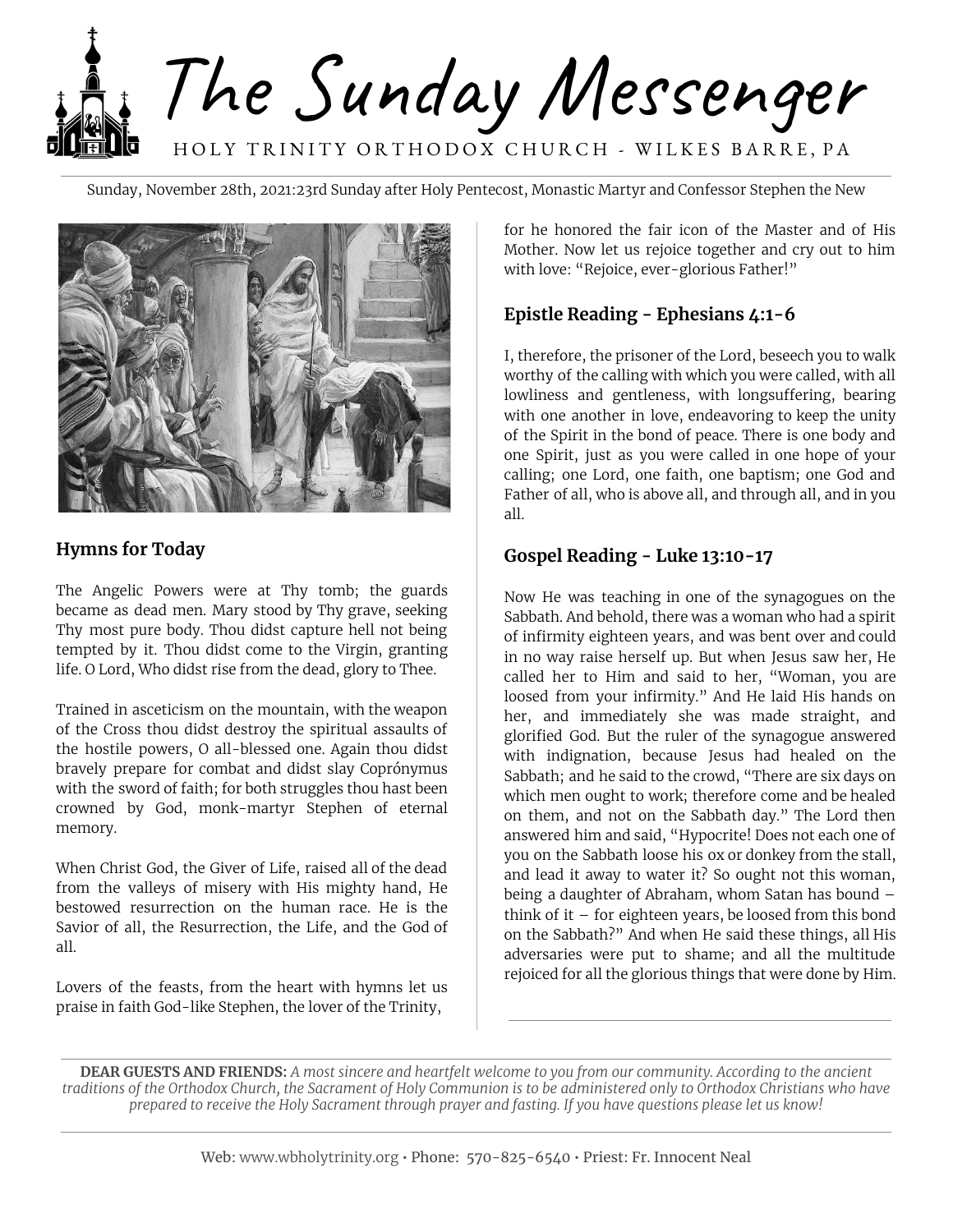# **This Week' s Schedule**

## **THIS WEEKEND**

**SAT, Nov 27th**: Great Vespers @ 5 PM, Confessions **SUN, Nov 28th:** Hours @ 8:40 AM, Divine Liturgy @ 9 AM, Coffee Hour, Yolka Practice, Special Parish Meeting for Budget Approval

#### **THIS WEEK Nativity Fast Continues**

**WED, Dec 1st:** Funeral for Rosalie Bagenski @ 10 AM **WED, Dec 1st:** Private Prayer 11 AM-1:30 PM **WED, Dec 1st:** Daily Vespers @ 6 PM, Study @ 6:30 PM +++

#### **NEXT WEEKEND**

**SAT, Dec 4th**: Great Vespers @ 5 PM, Confessions **SUN, Dec 5th:** Hours @ 8:40 AM, Divine Liturgy @ 9 AM, Coffee Hour, Yolka Practice, Parastas, Vespers for St. Nicholas Following Coffee Hour

#### **SUN December 5th -Parastas**

**In Memory of William & Julia Talpash** *Offered by Marie Talpash* **In Memory of the Conklin/ Kennedy Family** Adam, Bert, Demetrius, Demetrius Jr., Mary, Alexander, June, Helen,Irene, Robert, Raymond, Sean *Offered by Alexanne Conklin*

**MON, Dec 6th:** Hours @ 8:40 AM, Divine Liturgy for St. Nicholas the Wonderworker @ 9 AM

# **Upcoming Parish Events & Announcements**

**MEMORY ETERNAL:** Remember in your prayers the newly departed servants of God, Rosalie Bagenski and Helen Gudaitis who fell asleep in the Lord on Thanksgiving. The funeral for Rosalie will be Dec 1st at 10AM here at Holy Trinity. Viewing will be 9AM at Yeosock's. Funeral details for Helen to be announced.

**DEC 1, THIS WEEK: Vespers & Study Continues** - Our Wednesday Night Vespers and Study from 6:00PM-7:30PM will continue this week. The evening will begin with a Daily Vespers that will last about 25

minutes followed by a 1-hour study on the topic of **Freedom & Sin**. What kind of freedom does our faith offer us vs. the freedom of the world? This question is foundational to our understanding of both the purpose of the church and our purpose as humans. Come and explore with us!

#### **2021-2022 Stewardship / Pledge Forms**

The HTOC Finance Committee recently sent letters to parish members concerning an annual financial pledge / commitment for the 2021-2022 Church year. If you have not yet done so, please review the materials therein and prayerfully discern a pledge to the Parish. The form can be completed and left in an envelope at the candle stand or returned via mail. If you have not yet received this letter you can pick one up at the candle stand.

**TODAY: Special Parish Meeting** - (2022 Budget discussion & vote) - Sun, Nov 28th following Coffee Hour

**ENDS NEXT WEEKEND: Food and Winter Clothing Drive for Kutztown University Students:** We are beginning our annual drive to help Kutztown University Students in need. They need Hats, gloves, coats (new or used) / Personal care items such as soap, bodywash, toothpaste / canned soups, mac and cheese, cereals, granola bars, pasta and sauce. Anything that college kids eat. Items can be left in the Narthex (Vestibule). Last date to donate will be Sunday, December 5.

**BRING A SOCCER BALL COLLECTION:** Help in a local collection to give soccer balls to refugee children recently brought to the US through the war in Afghanistan. A soccer ball from each family in the Parish would make a big difference. The deadline is December 12th. See Paula Holoviak if you have any questions.

**NEXT WEEKEND: A Walk in the Margins: SAT, Dec 4th at 9:00 AM** all are welcome to gather here at Holy Trinity for a briefing and prayer, followed by a "walk in the margins" in downtown Wilkes Barre. Our purpose is to encounter the person of Christ in the poor, needy and homeless as we take our walk, engaging them with a loving heart, warmth and friendly conversation. We plan to be finished by 10:30 AM. All are welcome. A signup sheet is in the Vestibule.

**NATIVITY POINSETTIA DONATIONS - \$15:** As customary, our Nativity Poinsettia Donations will purchase flowers to adorn the Church for the Feast of the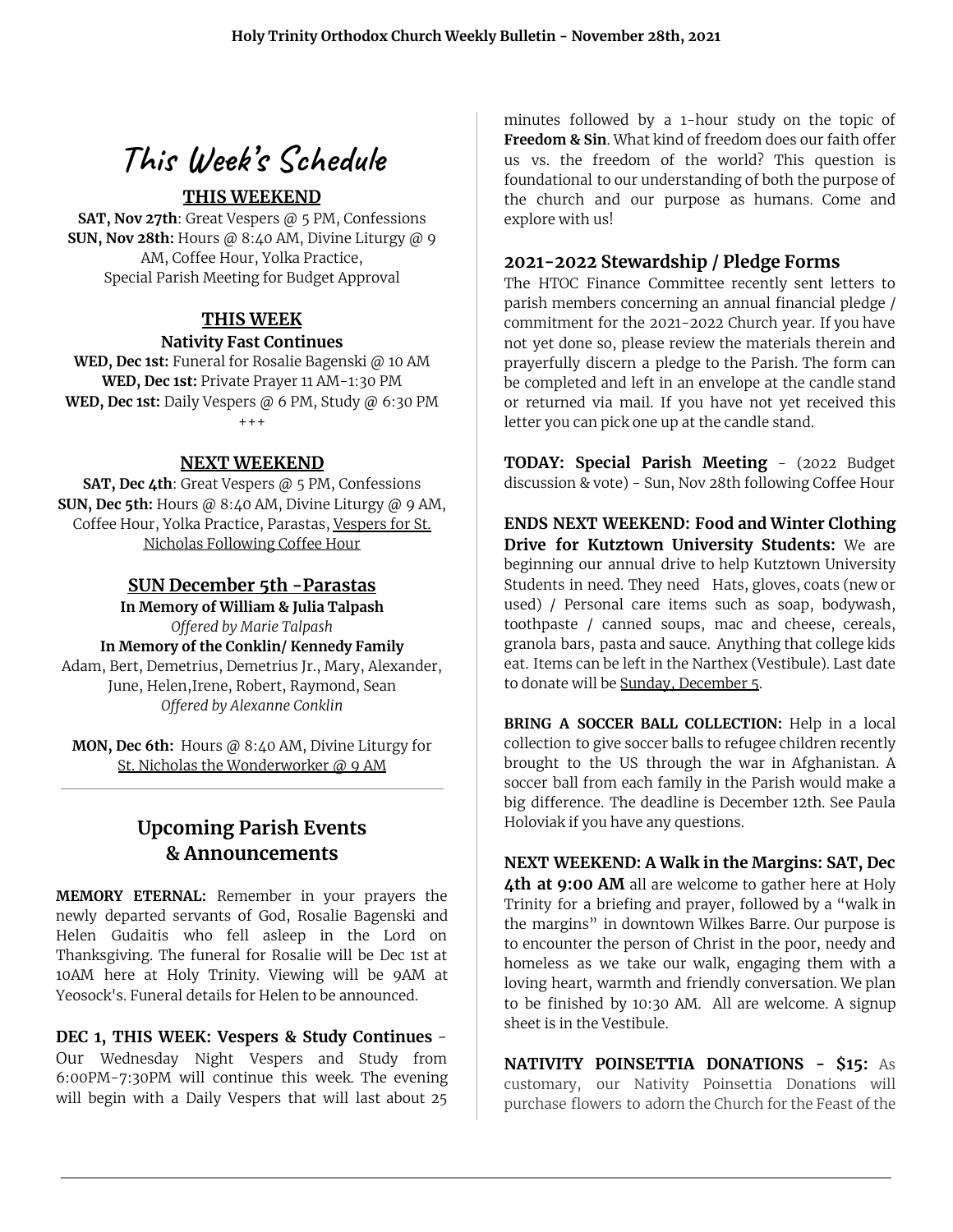Nativity. Your donations may be made in remembrance of, or for the health of, your family and loved ones. The names you provide at the time of your donation will appear in the Church Bulletin for the Feast of the Nativity. Please see the signup sheet in the vestibule and give your donation to Mary Ann Kudey. Many thanks and may God Bless You for your donation!

# **Birthdays & Anniversaries**

**December Birthdays:** David Clark (12/1), Helen Gudaitus (12/5), Stephen Dutko (12/8), Nina Grymko (12/10), Andrew Kondratick (12/11), Lydia Dutko (12/12), Andrew Conklin (12/13), Joan Austin (12/18), Christa Talpash (12/19), Dcn Lawrence Worlinsky (12/19), Jeri Basarab (12/21), Mary Ann Kudey (12/21) Dolores Rilko (12/21), Kellie Ann DiBattista (12/27), Anessa Cardoni (12/28), Daniel Bisset Jr. (12/31)

**This Week's Birthdays:** Candice Dutko (11/30), David Clark (12/1)

**PARISH PRAYER LIST Living:** Cynthia Dulsky, Theodore & Elenor Sovryda, Nadine Breisch, Sonja & Leanne Kay, Josie Bissett, Lisa & Scott Harvey, Daniel & Shannon Bissett, Delores Karas, Archpriest Daniel & Matushka Myra Kovalak, Violet Filipi, Catherine, Danny Gobish, Lorraine Pace**,** Camden Thomas, Peter Holoviak & Family, Rose Marie, George Scott, Evelyn Kosmiski, Joe Sloan, Betty Serafin, Matushka Elizabeth, Karen Maier, John Metz, Tim, Jeri Basarab, Fr. Theodore Orzolek, Bernie Elko, Delores Voda, Mary Ann Lepa, Melanie Bishop, Eric, Lynn Bankos, Mat. Delores Donlick, Archpriest Michael Lepa, Archpriest Vladimir Fetchko **Departed:** Antonette Terry, Rosalie Bagenski, Helen Gudaitis

#### **UPCOMING FEAST DAYS SERVICE SCHEDULE**

**St. Nicholas the Wonderworker**

**SUN, Dec 5**: Great Vespers following Coffee hour **MON, Dec 6**: 8:40 AM Hours, 9 AM Divine Liturgy  $+ + +$ 

#### **Nativity of Our Lord Jesus Christ**

**FRI, Dec 24**: 6:30 PM Compline & Matins w/ Litya **SAT, Dec 25**: 8:40 AM Hours, 9 AM Divine Liturgy  $+ + +$ 

**Synaxis of the Most Holy Mother of God SUN, Dec 26**: 8:40 AM Hours, 9 AM Divine Liturgy  $+ + +$ 

**St. Basil the Great / Circumcision of Our Lord FRI, Dec 31**: 6:30 PM Great Vespers w/ Litya **SAT, Jan 1:** 8:40 AM Hours, 9 AM Divine Liturgy  $+ + +$ 

**Theophany of Our Lord Jesus Christ WED, Jan 5:** 6:30 PM Great Vespers w/ Litya **THURS, Jan 6:** 8:40 AM Hours, 9 AM Divine Liturgy

### **How can I deal with my sinful condition?**

Metropolitan Anthony Bloom

In the name of the Father, of the Son and of the Holy Ghost.

So often we ask ourselves and one another a very tormenting question: How can I deal with my sinful condition? What can I do? I cannot avoid committing sins, Christ alone is sinless. I cannot, for lack of determination, or courage, or ability truly repent when I do commit a sin, or in general, of my sinful condition. What is left to me? I am tormented, I fight like one drowning, and I see no solution.

And there is a word which was spoken once by a Russian staretz, one of the last elders of Optina. He said to a visitor of his: No one can live without sin, few know how to repent in such a way that their sins are washed as white as fleece. But there is one thing which we all can do: when we can neither avoid sin, nor repent truly, we can then bear the burden of sin, bear it patiently, bear it with pain, bear it without doing anything to avoid the pain and the agony of it, bear it as one would bear a cross, — not Christ's cross, not the cross of true discipleship, but the cross of the thief who was crucified next to Him. Didn't the thief say to his companion who was blaspheming the Lord: We are enduring because we have committed crimes; He endures sinlessly... And it is to him, because he had accepted the punishment, the pain, the agony, the consequences indeed of evil he had committed, of being the man he was, that Christ said, 'Thou shalt be with Me today in Paradise...'

I remember the life of one of the divines, the story of one who had come to him and have said that he had led all his life a life that was evil, impure, unworthy both of God and of himself; and then he had repented, he has rejected all evil he had done; and yet, he was in the power of the